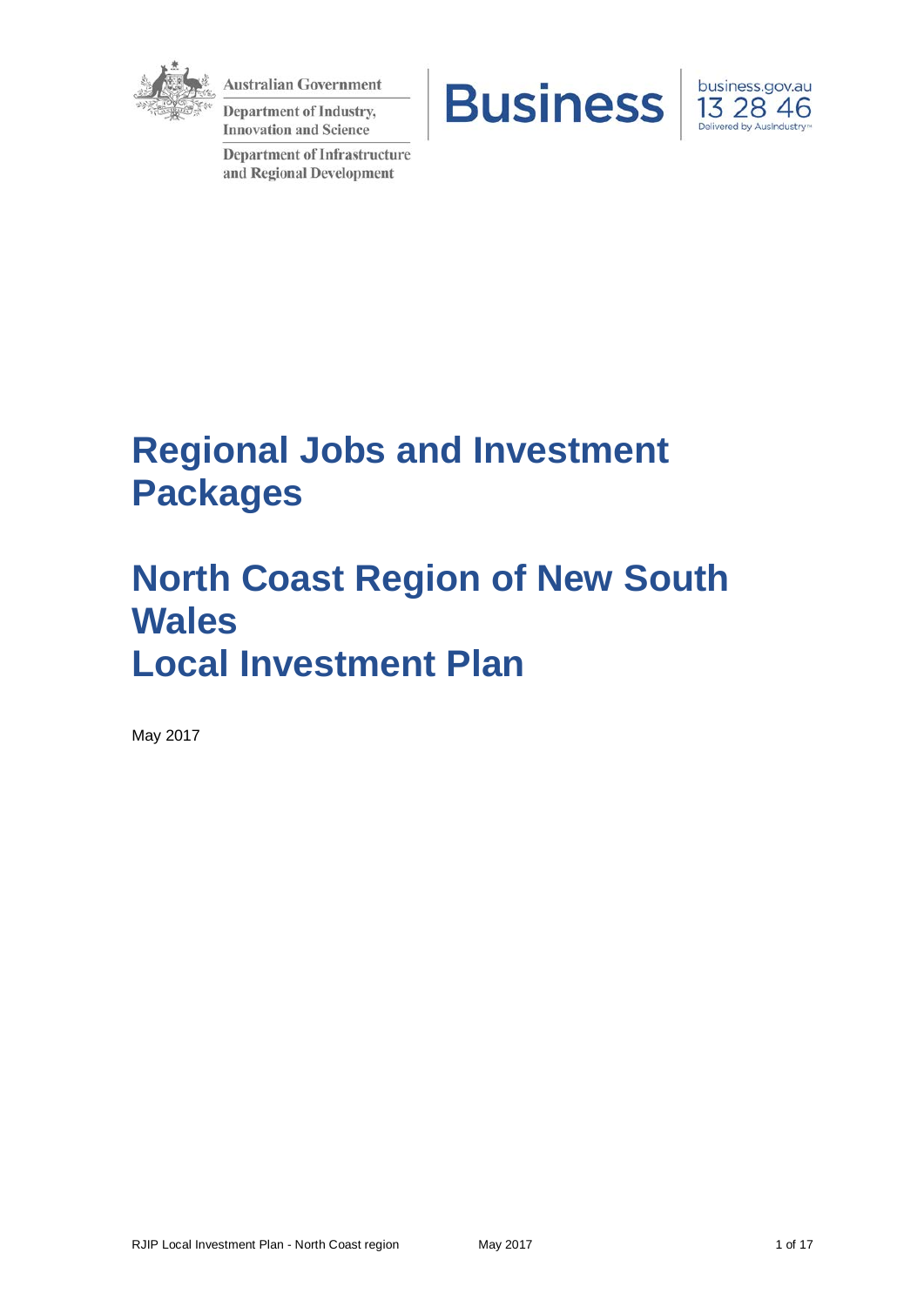## **Table of Contents**

| $1 \quad$    |  |
|--------------|--|
| 2            |  |
| $\mathbf{3}$ |  |
| 3.1          |  |
| 3.2          |  |
| 3.3          |  |
| 3.4          |  |
| 3.5          |  |
| 3.6          |  |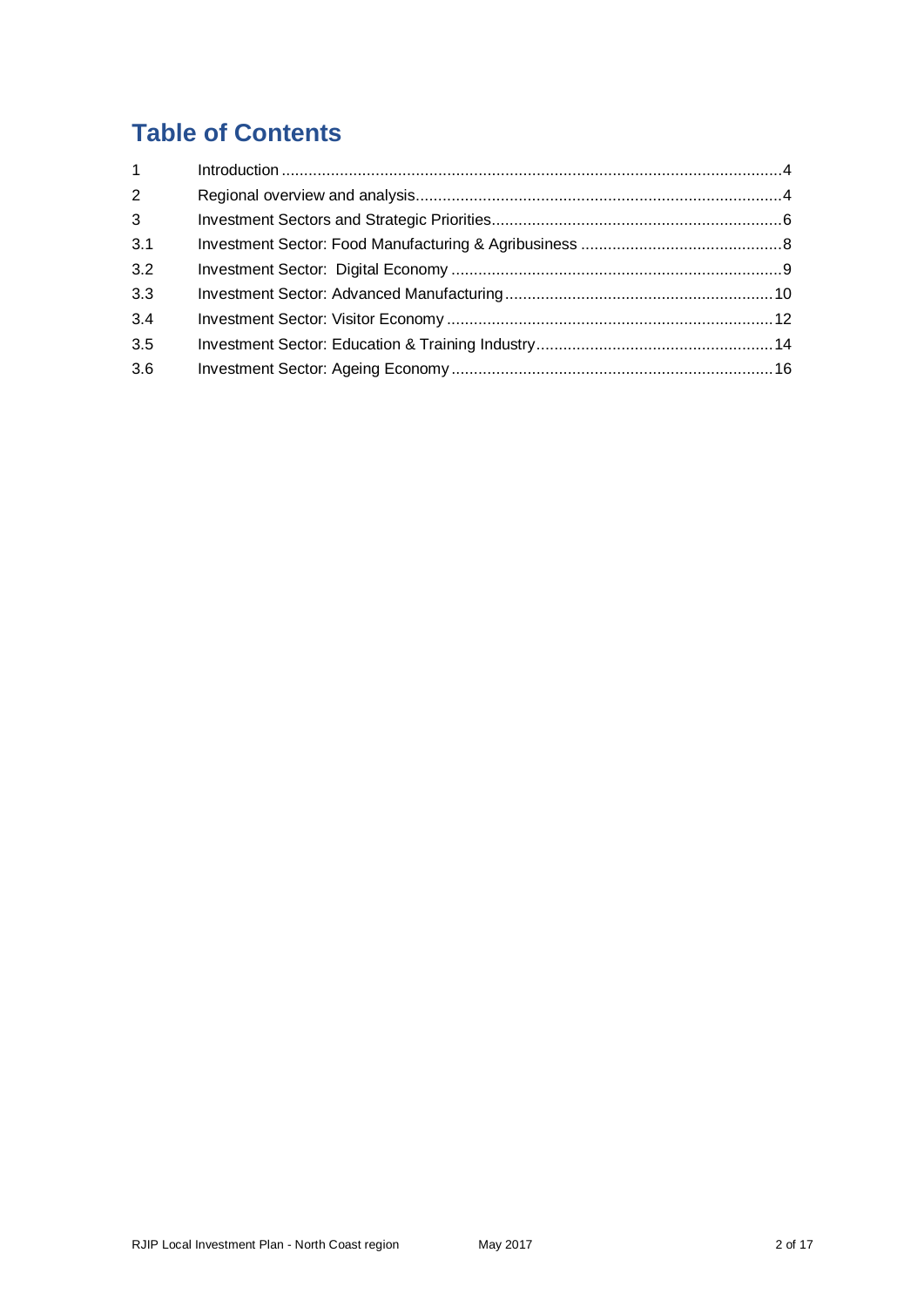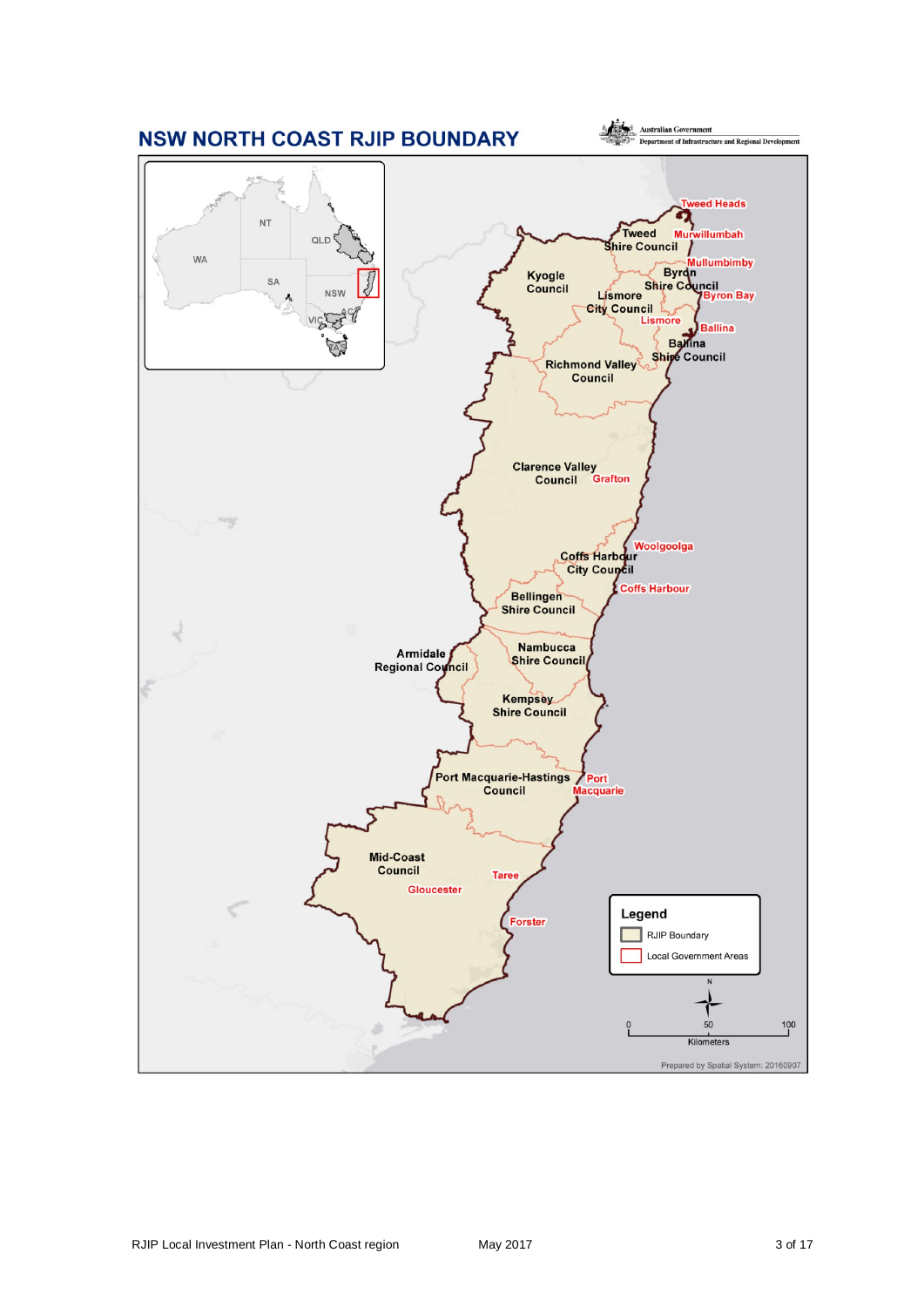## 1 Introduction

The North Coast Region RJIP Committee has drawn on the considerable skills and industry experience of its members and others to consider industry areas and potential for investment across the region. The Committee also drew on strategies and data contained in several reports and information services such as REMPLAN, the NSW Department of Planning and Environment's North Coast Regional Plan 2036 and the North Coast Regional Implementation Plan 2036, Regional Economic Profiles and Local Government data. This consultative phase and data analysis has identified critical industry areas such as Agribusiness and Food Processing, Manufacturing, the Digital Economy, Health and Aged Care, the Visitor Economy, Education and Local Government. Based on the Australian Bureau of Statistics data and the recently released North Coast Regional Plan 2036 a picture of the current economic strength of the region and its emerging growth paths has become clear.

The Committee endeavoured to identify those strategic industry areas that could grow high income earning employment where possible. This type of technology-based higher income job profile would deliver high leverage back to the economy in income earned and consumer spending.

## 2 Regional overview and analysis

The North Coast Region of New South Wales is home to over 560,000 people who live across its 3.5 million hectares of national parks and farmland. The 520 kilometres of beaches and coastline from Taree to Tweed Heads comprise some of the best Australia has to offer.

| <b>Summary Data</b>                                              |             |
|------------------------------------------------------------------|-------------|
| ABS 2015 ERP 2015                                                | 558,397     |
| ABS 2011 CENSUS URP                                              | 524,585     |
| Employment (jobs) in Area                                        | 169,117     |
| Land Area (ha)                                                   | 3,577,547   |
| Census Population Density (persons / ha)                         | 0.147       |
| GRP (\$M) Total Regional Goods produced minus<br><b>I</b> mports | \$28,018.23 |
| Per Hectare GRP (\$'000)                                         | 7.832       |
| Per Capita GRP (\$'000)                                          | 53.410      |
| Per Worker GRP (\$'000)                                          | 165.674     |

The North Coast Region economy generates \$28bn in Gross Regional Product with \$51.8bn in total output and employs around 170,000 people across several key industry segments. Tourism, Agriculture and Food Manufacturing make up a considerable proportion of this economy and will continue to grow and value add as larger organisations continue to build strength through exports and small organisations reach critical mass and consolidate their own ability to prosper. The economic multiplier effect of the upgrade to the Pacific Highway will be positively felt on the regional economy for the next several decades.

Population trends vary significantly across New South Wales, with regional areas more likely to experience lower rates of growth and more ageing, but with opportunities for technological advancements to change the way people work. The Department of Planning's 2036 Regional Plan for the North Coast shows a net increase in population across the region of 76,000 new residents needing 46,000 new homes to be built.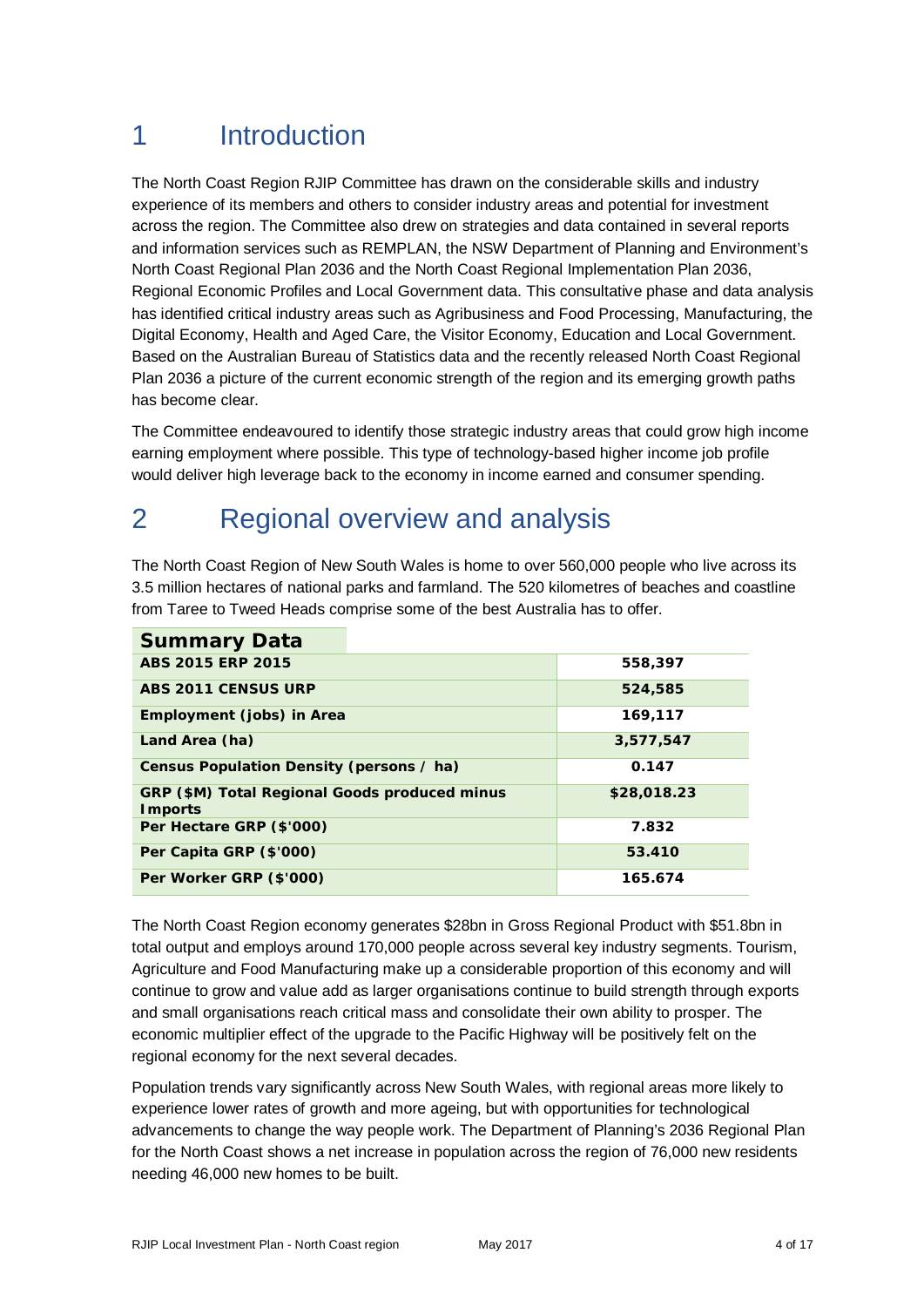| <b>Industry Sector</b>                | \$M         | $\%$   |
|---------------------------------------|-------------|--------|
| Manufacturing                         | \$8,157.99  | 15.72% |
| Rental, Hiring & Real Estate Services | \$6,752.30  | 13.01% |
| Construction                          | \$5,564.11  | 10.72% |
| Health Care & Social Assistance       | \$3,554.76  | 6.85%  |
| <b>Retail Trade</b>                   | \$3,018.29  | 5.82%  |
| Agriculture, Forestry & Fishing       | \$2,470.50  | 4.76%  |
| Accommodation & Food Services         | \$2,623.25  | 5.05%  |
| <b>Education &amp; Training</b>       | \$2,247.49  | 4.33%  |
| <b>TOTAL</b>                          | \$34,388.69 | 66.26% |

The top eight industry segments across the region represent 66% of the gross output employing 120,000 people. This is 70% of the regional workforce. Several larger organisations counted within the agriculture segment subsequently make up a large part of the manufacturing segment as they are also food processors and/or manufacturers. Examples of these organisations are North Coast Meat Co-operative and NORCO Dairy as being both agricultural co-operatives and food processors/manufacturers. Both organisations have been growing their export potential and are representative of this sector across the region. Value-added food processing is one emerging growth area that has a high potential for domestic and export production.

Tourism is similarly made up of several other industry segments within this list including Rental, Hiring and Real Estate Services and Accommodation and Food Services. Tourism employs over 14,000 people on the North Coast and generates over \$2.8bn in output.

The application of advanced technologies to regional industries is emerging as a significant productivity and competiveness advantage across many sectors. The pace of precision farming technology and agricultural robotics will continue and provide a boost to the agriculture and subsequently the food processing sectors in the region. Food processing robotics is already in place in many countries and will provide cost advantages for food processors in the region once capital investments are made. However, access to technology and available skills in the workforce are critical to harnessing this growth opportunity across agribusiness and advanced manufacturing.

Another underpinning factor is that as industries grow and enlarge their export potential (intraregional and internationally) it is critical that freight and supply chain infrastructure is available at the same pace as this growth. For example, planning for the movement of large container exports of frozen processed food out of the region to the port of embarkation for export is a key part of capital investment cases for many larger organisations. Capital investment cases considered by growing employers in the North Coast region contain freight and supply chain evaluations when choosing locations for growth. It is key that planning frameworks are in place and communicated to these organisations to better ensure capital investment decisions favouring the region are made. This also includes tourism-enabling infrastructure for larger tourist dependent organisations.

The digital economy will become a growing key part of the national economy as Australia restructures through technology disruption of industries and new services and professions emerge. The rollout of the National Broadband Network is a key disrupter and evidence of that digital disruption is already being felt in parts of the North Coast. One example is that digital content development industries are no longer geographically dependent on being in larger metropolitan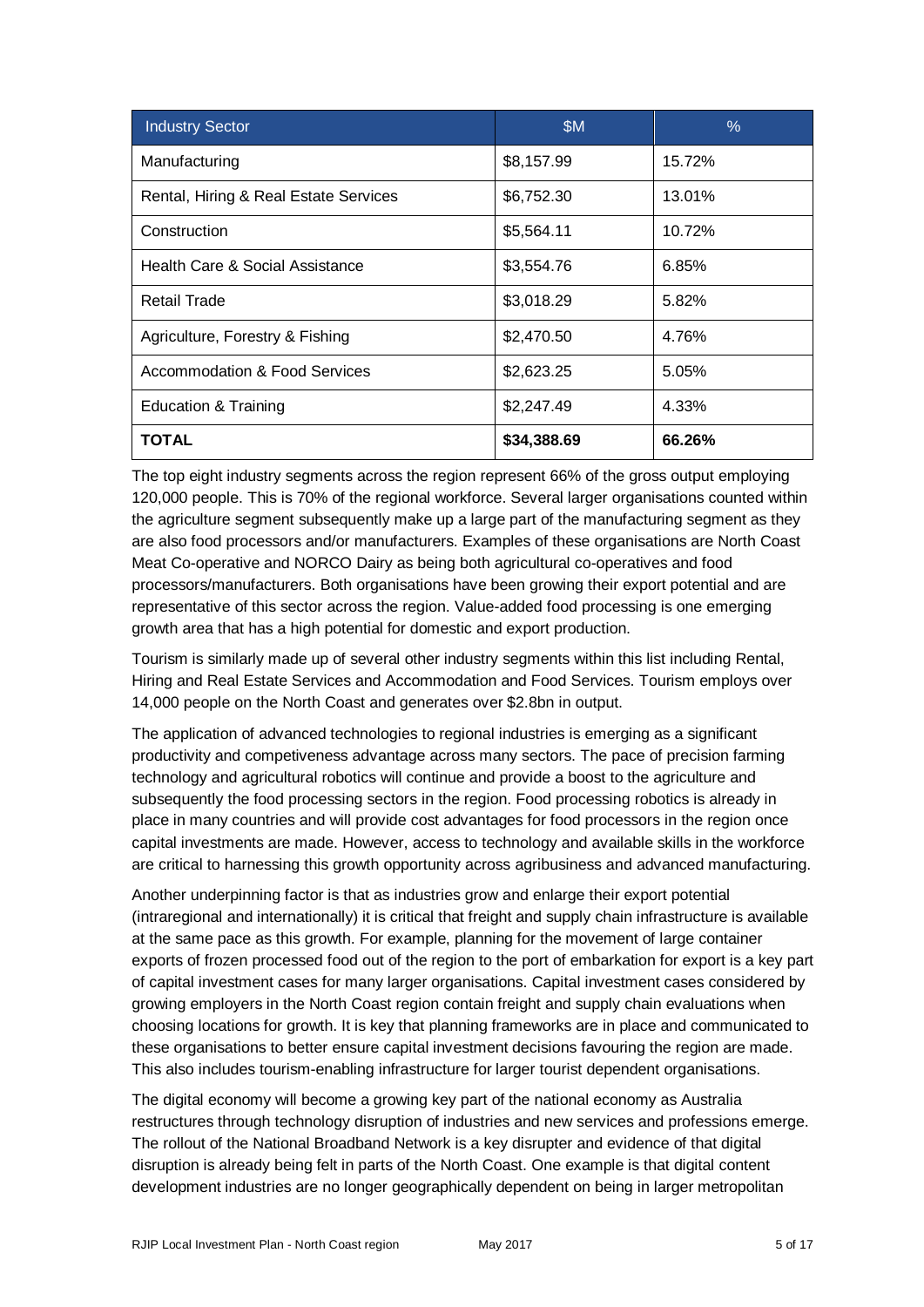areas. Many industries in these broader digital fields can be in regional areas without any major commercial disadvantages.

Those regional towns that are within a reasonable driving distance to major cities are becoming desirable destinations for these types of industries. For example, the Northern Coast Region is seeing several new digital content developers (animation, graphics, film and television) relocate to the coastal areas to take advantage of the lifestyle and lower costs. Being able to be in Sydney or Brisbane within 1 hour by air and 2 - 3 hours by road for a meeting and have the organisation locate on the North Coast is more attractive than having the whole business located in Sydney. One important attribute of these industries is that they combine a small footprint and relatively low capital setup costs with high income earning employment. This drives significant economic multipliers into the local economy.

## 3 Investment Sectors and Strategic Priorities

The RJIP Committee identified the following industries as emerging growth sectors in no priority order that will generate jobs and attract investment –

- Food Manufacturing and Agribusiness
- Advanced Manufacturing
- **Visitor Economy**
- **Digital Economy**
- **Education and Training Industry**
- **Ageing Economy**

The RJIP Committee also recognised several driving factors across industry segments that will form a strong foundation for growth over the next several decades. These strategic priorities are:

- Increase the ability to value-add (processing packaging transport, etc.) to agricultural product
- **The application of technology to enable productivity gains and competitiveness**
- Improved supply chain and freight infrastructure leading to product export competitiveness (and improved infrastructure for visitors to move more easily around the region).
- Necessary investment in skills development to drive workforce employability to support sectoral growth
- Improved digital connectivity that allows organisations to take advantage of new technologies
- Enhance the competitiveness of existing enterprises or facilitate the development of new and emerging enterprises

The Committee considered the broader industries that would grow and invest and the necessary enablers that needed to be reinforced to bring better certainty to that potential growth.

Workforce Employability is a critical long term goal as industry requirements change due to technology and other disruptions and the national economy restructures. One measure of the strength of the region is the level of unemployment. In the North Coast, the unemployment rate is 8% with youth unemployment (18 – 25-year-old) at 12.5%. To address this requires a clear understanding of the employment opportunities and the skills needed for current and future roles.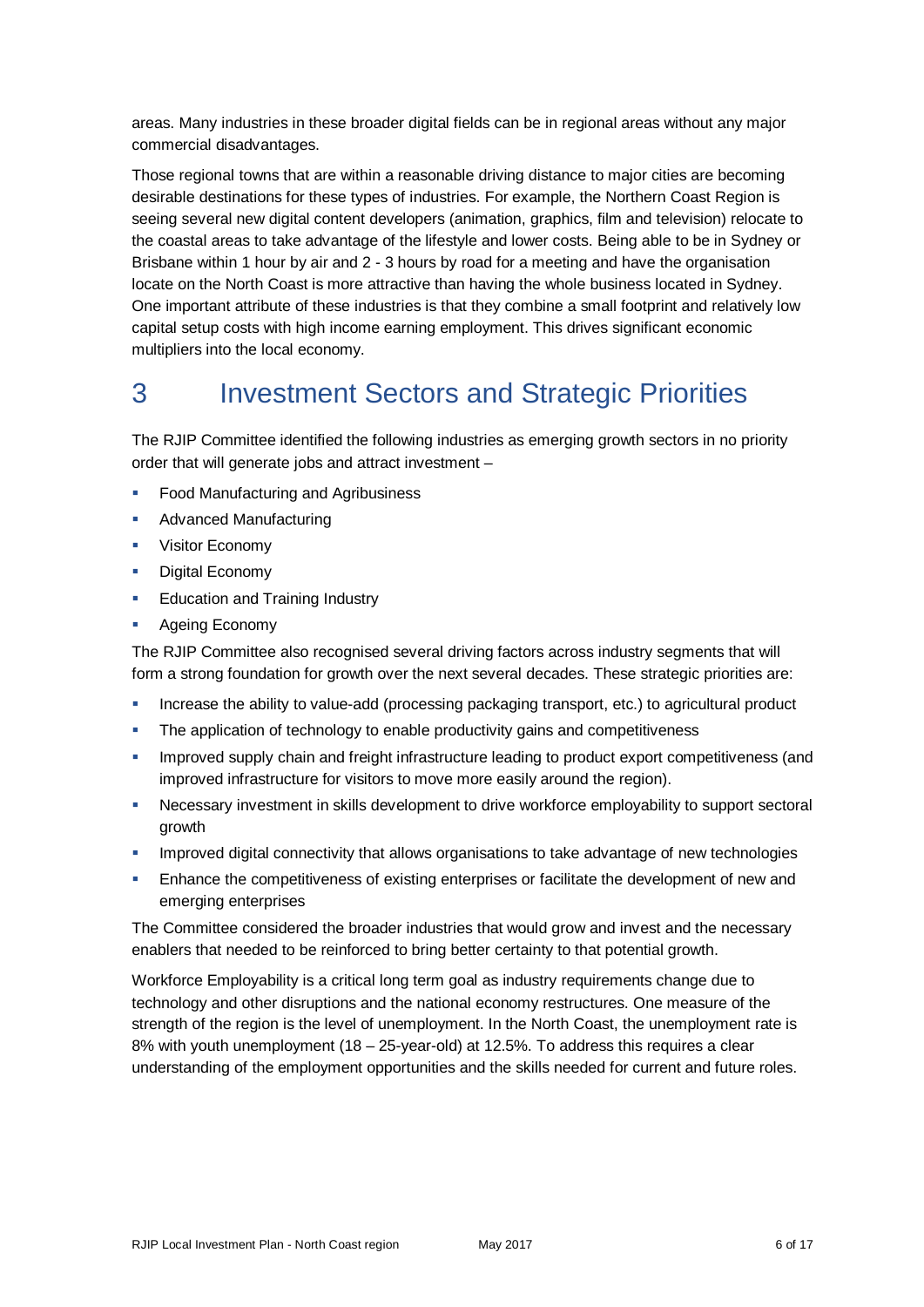Examples of these can be represented as follows:

## **Project Example Matrix for Strategic Investment Sectors and Strategic Priorities**

| <b>Industry Vertical</b>                              | Food &<br><b>Agribusiness</b>                                  | <b>Advanced</b><br><b>Manufacturing</b> | <b>Visitor</b><br><b>Economy</b>                         | <b>Digital Economy</b>          | <b>Education &amp;</b><br><b>Training</b><br><b>Industry</b> | <b>Ageing</b><br><b>Economy</b>              |
|-------------------------------------------------------|----------------------------------------------------------------|-----------------------------------------|----------------------------------------------------------|---------------------------------|--------------------------------------------------------------|----------------------------------------------|
| <b>Strategic Priority</b>                             |                                                                |                                         |                                                          |                                 |                                                              |                                              |
| Value-Add                                             | Ready Made<br>Meals for export                                 |                                         |                                                          |                                 |                                                              |                                              |
| <b>Applied Technology</b>                             | Agri-tech &<br><b>Robotics</b>                                 | Defence Industry<br>& Robotics          | Web Tools for<br>visitor<br>management                   | <b>Digital Content</b>          | Reusable<br>Learning Objects                                 | Sensors and<br>patient<br>management         |
| <b>Digital Connectivity</b>                           | Paddock to Plate<br>Monitoring                                 | High end design<br>and remote build     | Visitor Web<br>connections                               | Regional studio<br>facilitation | Online learning<br>regionally                                | Care facilities<br>monitoring                |
| Freight / Supply<br>Chain & Tourism<br>Infrastructure | Cool/Cold Stores,<br>Food Trails,<br>Regional<br>Accommodation | Heavy road<br>access West to<br>East    | Food Trails,<br><b>Regional Airports</b><br>and Mobility | Bookings access                 | Links with TAFE<br>and University<br>courses                 | Links with TAFE<br>and University<br>courses |
| <b>Skilled Workforce</b>                              | Applied<br>Technology                                          | Engineering &<br>Post Trade             | Service Industry<br>Management                           | High end content<br>manufacture | Content creation<br>for online                               | <b>Patient Care</b>                          |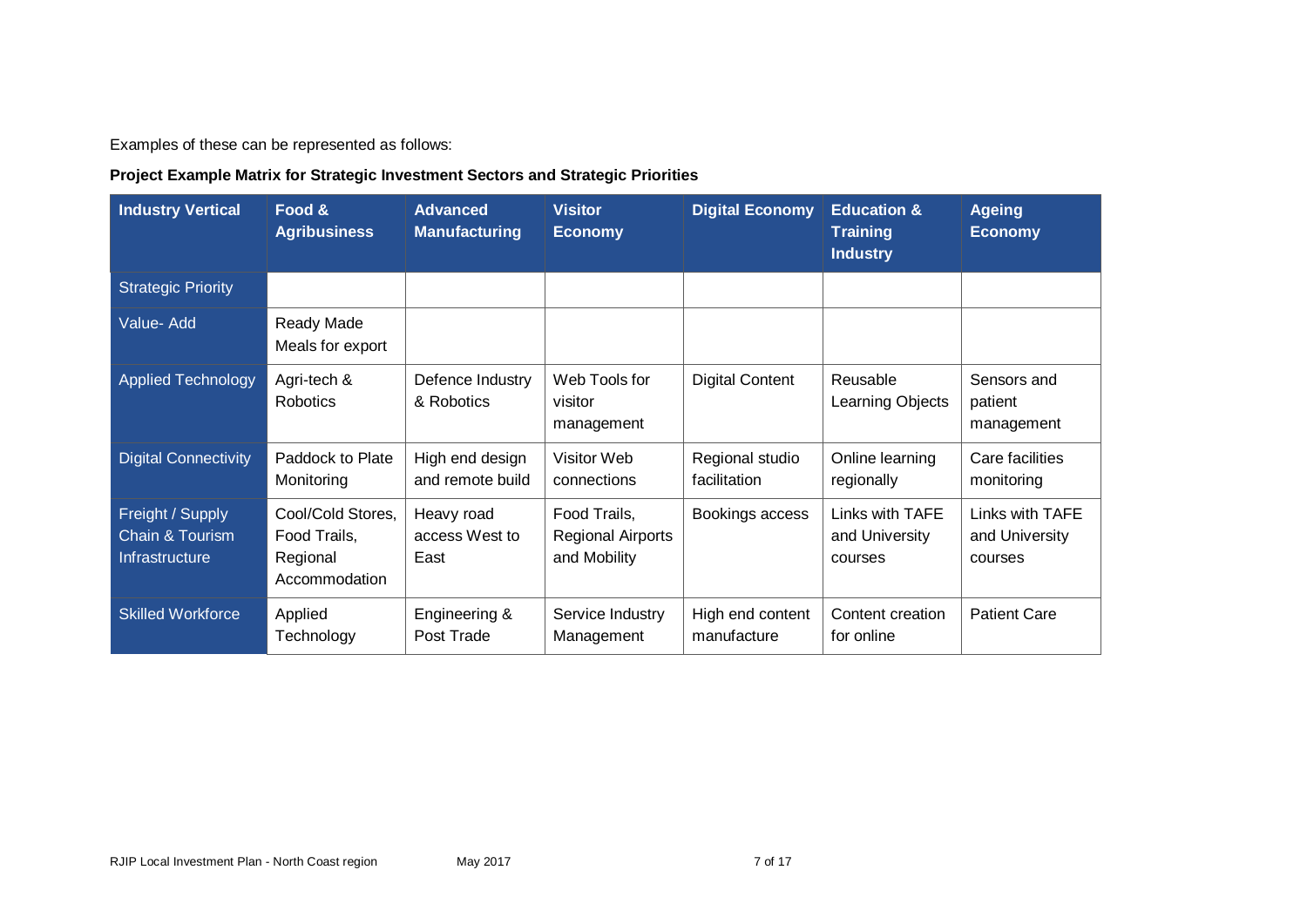## 3.1 Investment Sector: Food Manufacturing & Agribusiness

## **3.1.1 Evidence**

In Australia, the Food and Agribusiness (F&A) industry spans farmers, growers, raw material producers and manufacturers to packaging, sales, marketing and retail providers, through to final users or consumers of the sector outputs.

Key national industry facts include:

- Total sales and services income of \$164 billion (equivalent to 5.9 per cent of all Australian industries in 2013-14).
- Industry gross value added in 2014-15 (or 3.5 per cent of the total of all industries)
- Exports of \$40.8 billion representing 16.3 per cent of all Australian exports in 2014-15. The sector had 178,517 businesses in 2014-15, of which 121,341 were non-employing (or 68.1 percent of total businesses).

There were over 520,000 people employed across the industry in Australia, or 4.4 per cent of total industry employment. The biggest employers were agriculture at 251,300, followed by food and beverage at 240,900. The NSW North Coast represents \$7.8bn in total output for agriculture and employs 2,500 people in the sector. As many of the larger segments of agriculture in the North Coast are also part of the food processing or manufacturing they are counted in the manufacturing sector by the ABS. Food manufacturing or processing forms a large part of that segment and represents a further \$8.1bn in total output and employs 11,700 people. The total agriculture and food processing sector represents 15% - 20% of the North Coast regional economy.

## **3.1.2 Strategic priorities**

The Australian Food and Grocery Council's (AFGC) annual industry snapshot State of the Industry 2016, shows a 14% increase in Australia's food and grocery exports in 2015-16 to some extent moderated the challenging economic conditions confronting Australia's \$125.9bn food and grocery processing sector. Export market growth for this industry in the North Coast region is a priority because of the accelerating demand for Australian quality food products into various Asian markets.

Factors affecting that growth are **freight and supply chain mapping and planning** that reassures capital investment plans for the region. The **application of advanced technologies** in those organisations that are responding to export market growth opportunities will lower costs and drive productivity. The availability of a skilled workforce to utilise those technologies and support those organisations implementing advance robotics and other applications will need to be developed as well. Strategic Priorities include the following:

- Increase the ability to value-add (processing packaging transport, etc.) to agricultural product
- The application of technology to enable productivity gains and competitiveness
- **IMPROVED SUPPLY INCOVERGENT SIGNS INTERST** Improved supply chain and freight infractions Integrativeness
- Necessary investment in skills development to drive workforce employability to support sectoral growth
- Improved digital connectivity that allows organisations to take advantage of new technologies
- **Enhance the competitiveness of existing enterprises or facilitate the development of new and** emerging enterprises

**Evidence:** Exports of fresh produce increased by 49.4 %, or from \$1.0bn to \$1.5bn in 2015-16 and the trade surplus in fresh produce increased by 161.1 % to \$742 million.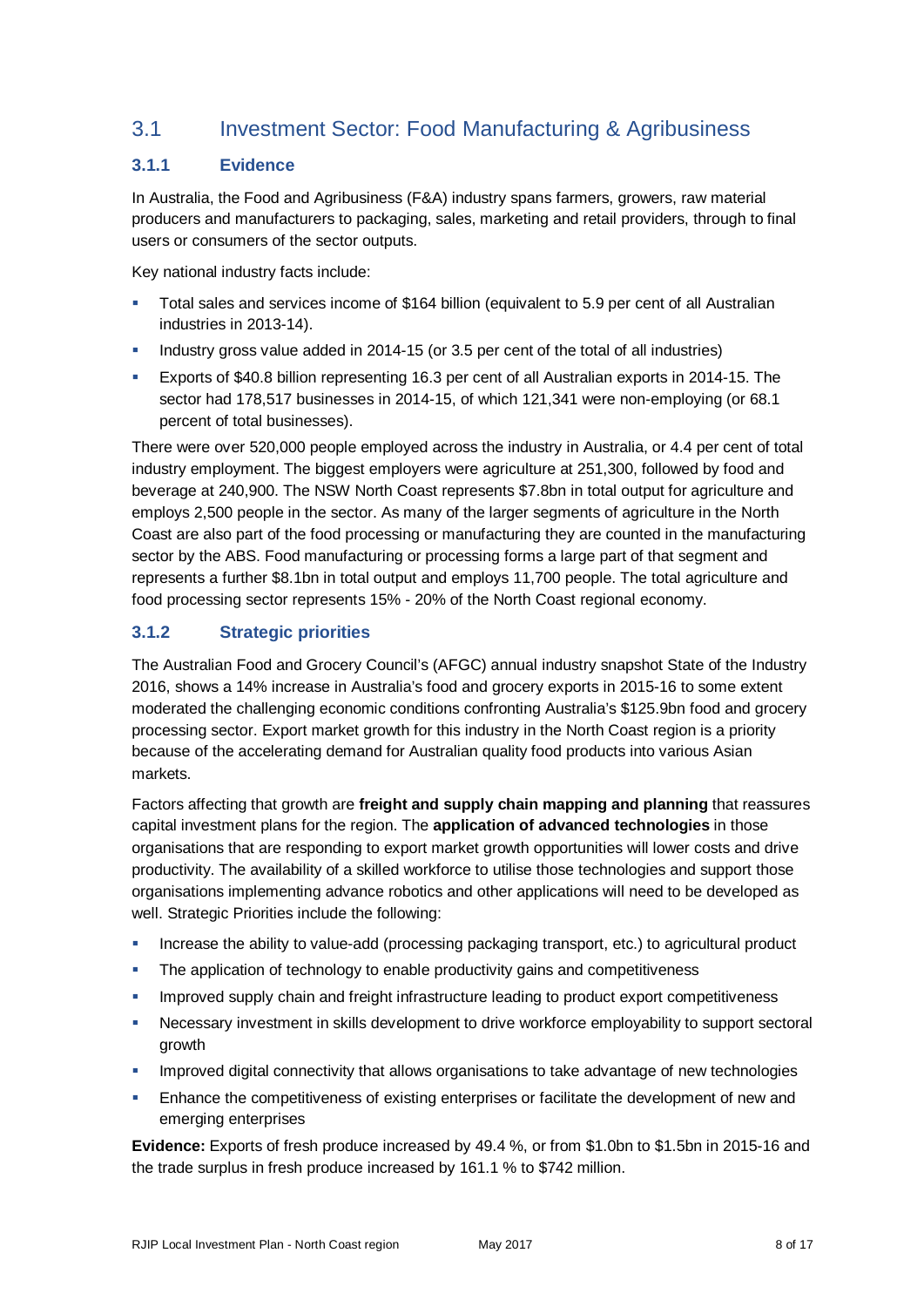#### Source: Food & Grocery Council "State of the Industry 2016"

Agriculture makes an important contribution to the Australian economy. Australia is a competitive net agricultural exporter, with around two thirds of total production exported. In 2015, Australian agriculture and food exports totalled \$46.5 billion, 14 per cent of the total value of Australia's goods and services exports for that year.

| Major agriculture export products              | CY2015 A\$m | Share of Total |
|------------------------------------------------|-------------|----------------|
| <b>Total of Australian Agriculture exports</b> | 44,657      | $\%$           |
| Beef                                           | 9,296       | 19.9           |
| Wheat                                          | 5,812       | 12.5           |
| Meat (excl beef)                               | 3,738       | 0.8            |
| Wool & other animal hair (incl tops)           | 2,911       | 6.2            |
| <b>Alcoholic beverages</b>                     | 2,387       | 5.1            |
| <b>Vegetables</b>                              | 1,931       | 4.1            |
| Live animals (excl seafood)                    | 1,896       | 4.0            |
| <b>Fruit and Nuts</b>                          | 1,805       | 3.9            |
| Sugars, molasses and honey                     | 1,783       | 3.8            |
| <b>Barley</b>                                  | 1,740       | 3.7            |

\* Based on the WTO definition of agriculture, which excludes fisheries, forestry and rubber. The value including Australian fisheries, forestry and rubber exports in 2015 was \$49.4 billion.

## 3.2 Investment Sector: Digital Economy

### **3.2.1 Evidence**

35% of Australian businesses have optimised their websites for mobiles, increasing from 3 % in 2011 and 31% of businesses had a social media presence, up from 18% in 2011. \$6bn is also spent on online advertising. By 2019, online advertising is forecast to make up over half of all advertising spending in Australia. According to Harvard University for several years now "digital" has been an appendage to "business as usual." But recently, digital transformations have reached the tipping point where digital has become "business as usual"; the tail has become the dog. Digital is not just part of the economy — it is the economy. It's an economy of limitless opportunities for some and disruption and displacement for others. Many firms have been unable to adapt, while others are thriving. According to MIT Sloan research, the companies that are adapting to a digital world are 26% more profitable than their industry peers.

In the North Coast Region of NSW, with its proximity to major metropolitan areas, digital businesses servicing the "digital content" industry (e.g. advertising, online learning, film production and animation) are relocating their business operations as the rollout of the NBN reaches desired lifestyle locations. In the digital economy, distance—once a defining characteristic and barrier for regional Australia— becomes increasingly irrelevant. On average, a 10 % increase in connectivity raised regional output by 0.53% compared with only a 0.38 % increase in metropolitan areas. The NBN will enable all North Coast regional communities to have greater access to goods and services and education and employment opportunities. It will provide a reliable and ubiquitous network that supports the smart use of technology and improve the productivity and competitiveness of regional businesses and it will be a very attractive place for professionals in the digital support services sector to live.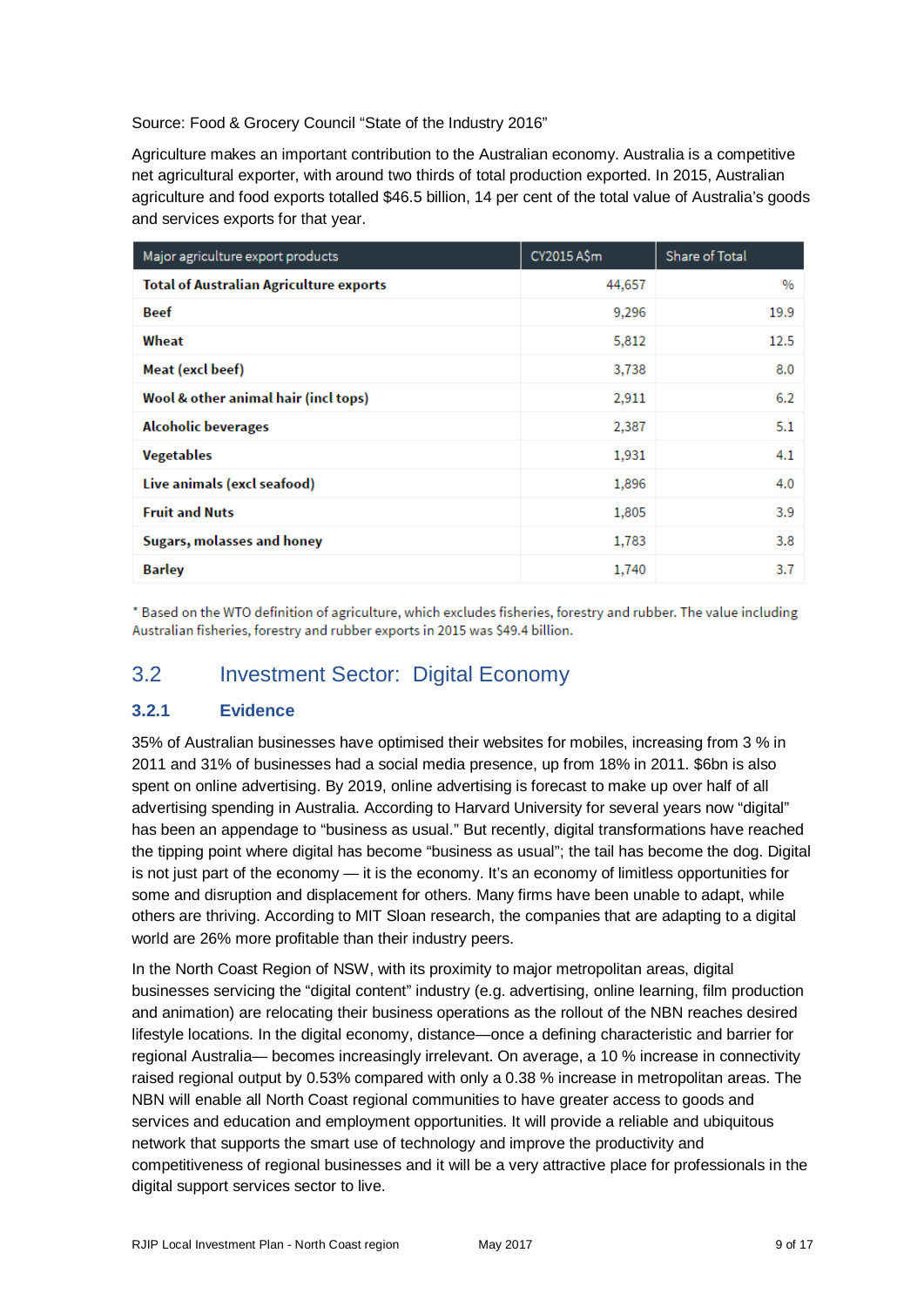## **3.2.2 Strategic priorities**

The strategic priorities for this sector are to attract the relocation or the initiation of businesses that service the digital economy to the North Coast. A clear example of this type of business is the digital content development industry. As broadband capacity (nbn) reaches across the North Coast it is critical that businesses who employ high-income practitioners that service and develop content for the digital economy are attracted to the region. The priorities include:

- The application of technology to enable productivity gains and competitiveness
- Improved supply chain and freight infrastructure leading to product export competitiveness
- Necessary investment in skills development to drive workforce employability to support sectoral growth
- **IMPROVED ADDIGIOUS 2015 CONNOCT 2015** Improved digital connectivity that allows organisations to take advantage of new technologies
- Enhance the competitiveness of existing enterprises or facilitate the development of new and emerging enterprises

The Impact Statement below shows the effect of generating 100 additional jobs in this sector across the North Coast region. The economic output effect of \$82m and the benefit cost multiplier of 1.5 to 2.037 is an indicator of how important the development of this industry to the region can be.

|                                                                                                                                                                                                                                                                     | Information,<br>Media, and<br><b>Telecommunications</b> | The rest of<br>the market<br>sector | <b>Non-market</b><br>sector | <b>Total</b>   |
|---------------------------------------------------------------------------------------------------------------------------------------------------------------------------------------------------------------------------------------------------------------------|---------------------------------------------------------|-------------------------------------|-----------------------------|----------------|
| Total value added (billion)                                                                                                                                                                                                                                         | \$43.5                                                  | \$1,160.8                           | \$256.0                     | \$1,460.3      |
| Share of GDP (%)                                                                                                                                                                                                                                                    | 3%                                                      | 74%                                 | 16%                         | 94%            |
| Internet and digital technologies<br>the committee of the committee of the committee of the committee of the committee of the committee of the committee of the committee of the committee of the committee of the committee of the committee of the committee of t | \$13.0 billion                                          | \$51.7 billion                      | \$14.1 billion              | \$78.8 billion |

economic contribution

Source: Deloitte Access Economics "The Connected Continent – 2015"

REMPLAN ABS 2011 & 2015 Economic Impact Report on adding 100 Jobs.

| Impact<br>summary<br>output (\$M)    | <b>Direct</b><br>effect<br>\$43.367 | <b>Industrial</b><br>effect<br>\$22.621 | Consumption<br>effect<br>\$14.823 | <b>Total</b><br>effect<br>\$82.812 | Type 1<br>multiplier<br>1.499 | Type 2<br>multiplier<br>1.825 |
|--------------------------------------|-------------------------------------|-----------------------------------------|-----------------------------------|------------------------------------|-------------------------------|-------------------------------|
| Employment<br>(Jobs)                 | 108                                 | 58                                      | 54                                | 220                                | 1.537                         | 2.037                         |
| Wages and<br><b>Salaries</b><br>(SM) | \$10.696                            | \$5.534                                 | \$3.457                           | \$19.688                           | 1.517                         | 1.841                         |
| Value-<br>added (\$M)                | \$20.075                            | \$9.767                                 | \$8.334                           | \$38.176                           | 1.487                         | 1.902                         |

## 3.3 Investment Sector: Advanced Manufacturing

### **3.3.1 Evidence**

Recent developments in robotics, cognitive programming and machine learning have put economies on the cusp of significant productivity gains and employment disruption. New or legacy Industries in regional Australia that can attract investments in these applied technologies will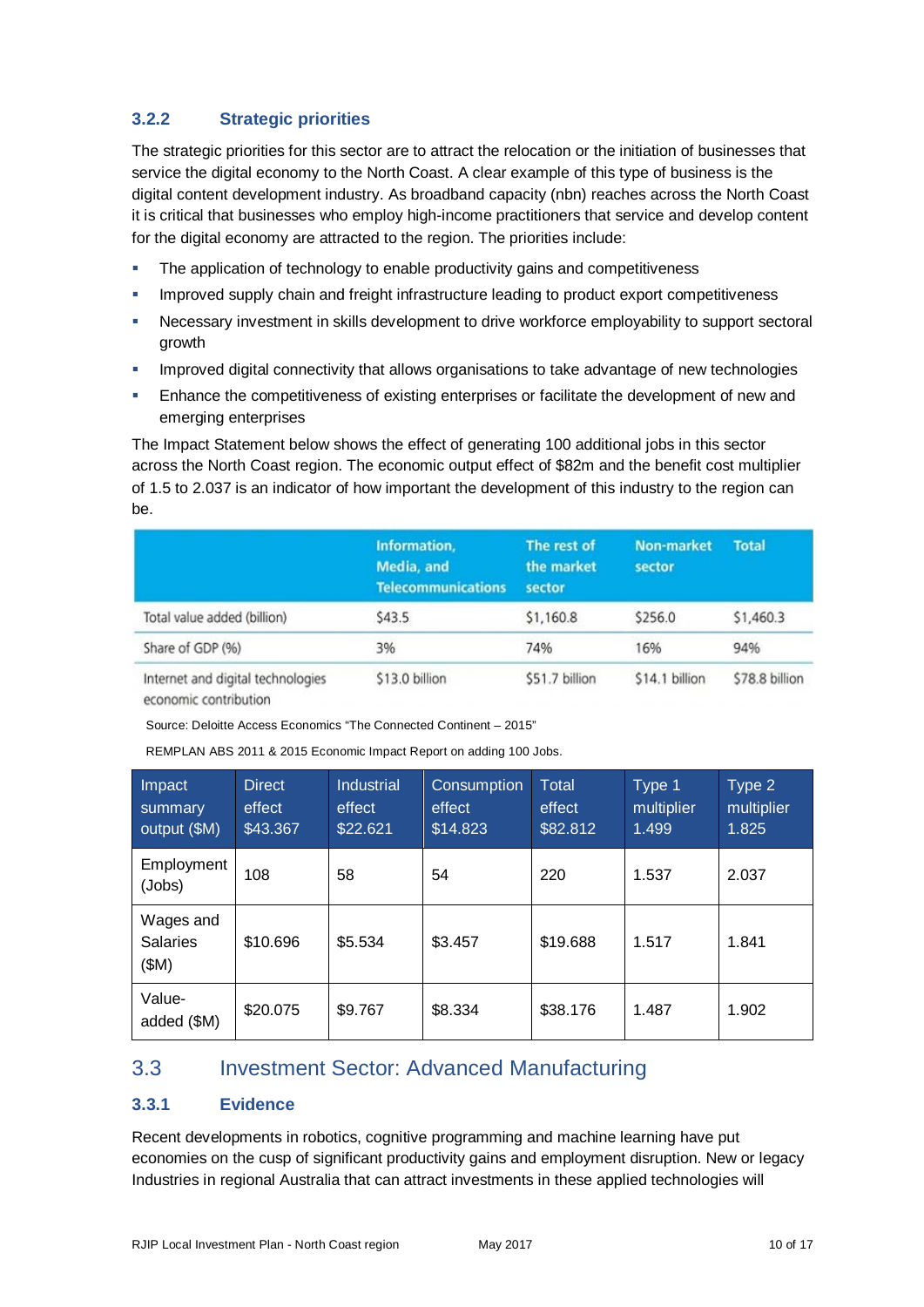establish significant competitive advantages and cost leverage for both domestic and international markets. This will play a key role in any regional manufacturing initiatives. Driving, communicating and justifying investments in applied technologies for regional manufacturing will be a critical strategic initiative needed to convince new organisations and existing manufacturers to invest in these types of technologies.

For example, Defence Industries utilise a broad range of applied technologies and are a significant strategic employer in parts of the North Coast for both new manufacturing and ongoing maintenance. Regional manufacturers wanting to compete in defence contracts will need to be technologically aware and able to capitalise on technology to participate. The McKinsey Global Institute's recent report on future work showed that about 47% of total US occupations are at high risk of automation perhaps over the next decade or two.

- Wages and educational attainment show a strong negative relationship with probability of computerization e.g. low skilled low wage = high probability
- Building on Frey and Osborne's original work, data from the World Bank suggests the risks vary across countries; in the OECD, on average 57% of jobs are susceptible to automation. This number rises to 69% in India and 77% in China
- On average, 9% of jobs across the 21 OECD countries are automatable
- There are notable differences across OECD countries when it comes to automation (e.g., the share of automatable jobs is 6% in Korea vs. 12% in Austria)
- Automation and technological advancements could lead to a net employment impact of more than 5.1 million jobs lost to disruptive labour market changes between 2015–20, with a total loss of 7.1 million jobs— two-thirds of which are concentrated in the office and administrative job family—and a total gain of 2 million jobs in several smaller job families
- Almost half of work activities globally have the potential to be automated using current technology.
- <5% of occupations can be automated entirely; about 60% have at least 30% of automatable activities
- Technically automatable activities touch 1.2 billion workers and \$14.6 trillion in wages. China, India, Japan, and the United States constitute over half
- Automation's boost to global productivity could be 0.8–1.4% annually over decades McKinsey Global Institute 2017 - A FUTURE THAT WORKS: AUTOMATION, EMPLOYMENT, AND PRODUCTIVITY

In the North Coast Region, legacy industries such as food manufacturing and agriculture could drive their own adoption of advanced manufacturing technologies and therefore harness competitive advantages for export market growth. This would in turn allow the development of higher skilled pathways to be developed for the regions youth and contribute to increases in employment for highly skilled high income earning roles.

### **3.3.2 Strategic priorities**

Identifying those organisations that could benefit from the application of advanced manufacturing or applied technologies is a key priority for the North Coast region. Promoting the use of advanced manufacturing techniques and the availability of technology to lift the awareness of how these applications would make organisations more competitive and profitable is also a key priority.

- The application of technology to enable productivity gains and competitiveness
- **IMPROVED SUPPLY CONTROVER 1** Improved supply chain and freight infrastructure leading to product export competitiveness
- Necessary investment in skills development to drive workforce employability to support sectoral growth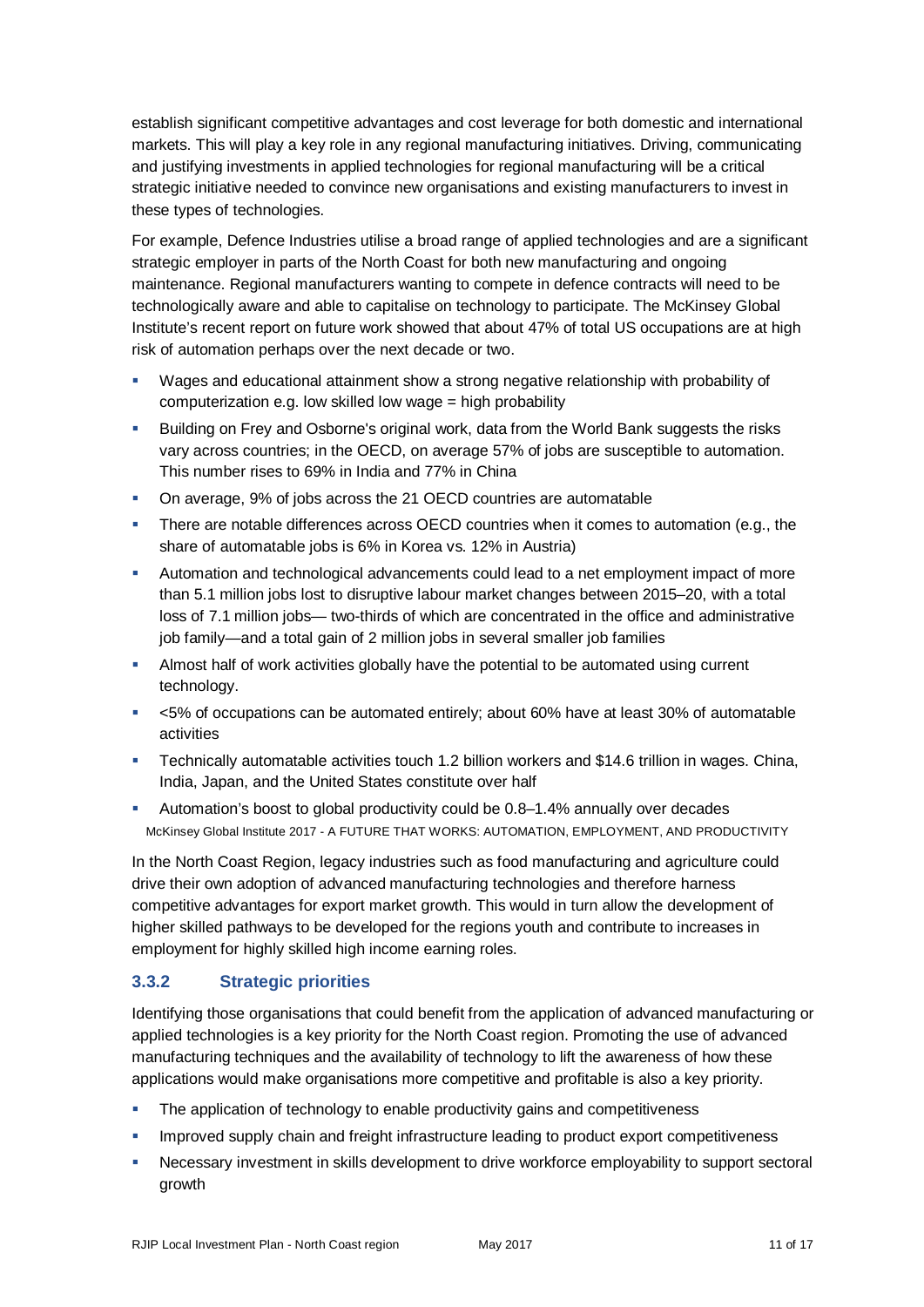- Improved digital connectivity that allows organisations to take advantage of new technologies
- **Enhance the competitiveness of existing enterprises or facilitate the development of new and** emerging enterprises

**Evidence:** Australia's ageing economy will result in a need for higher skilled individuals across industry sectors in a shrinking workforce.



Aging countries have the greatest need for productivity growth just to maintain GDP per capita

## 3.4 Investment Sector: Visitor Economy

### **3.4.1 Evidence**

The North Coast Region of New South Wales is the third most popular tourist destination by overnight stays in Australia. The region generates \$3.7bn in economic benefit and counts 12.2m tourist visits annually. This tourism includes both domestic and international travellers, events, sports tourism and a range of emerging aspects to tourism. These emerging aspects that can be defined as "tourism" include wellness tourism (attending retreats or health resorts) and education tourism (attending short courses at University or Colleges as part of a holiday travel plan).

The NSW Government's North Coast Regional Plan 2036 states that destination management plans or other tourism focused strategies will showcase existing tourism sites and activities, build relationships with the regional and international airports of Ballina-Byron, Coffs Harbour, Port Macquarie, Lismore, Newcastle and the Gold Coast, and capitalise on new and emerging trends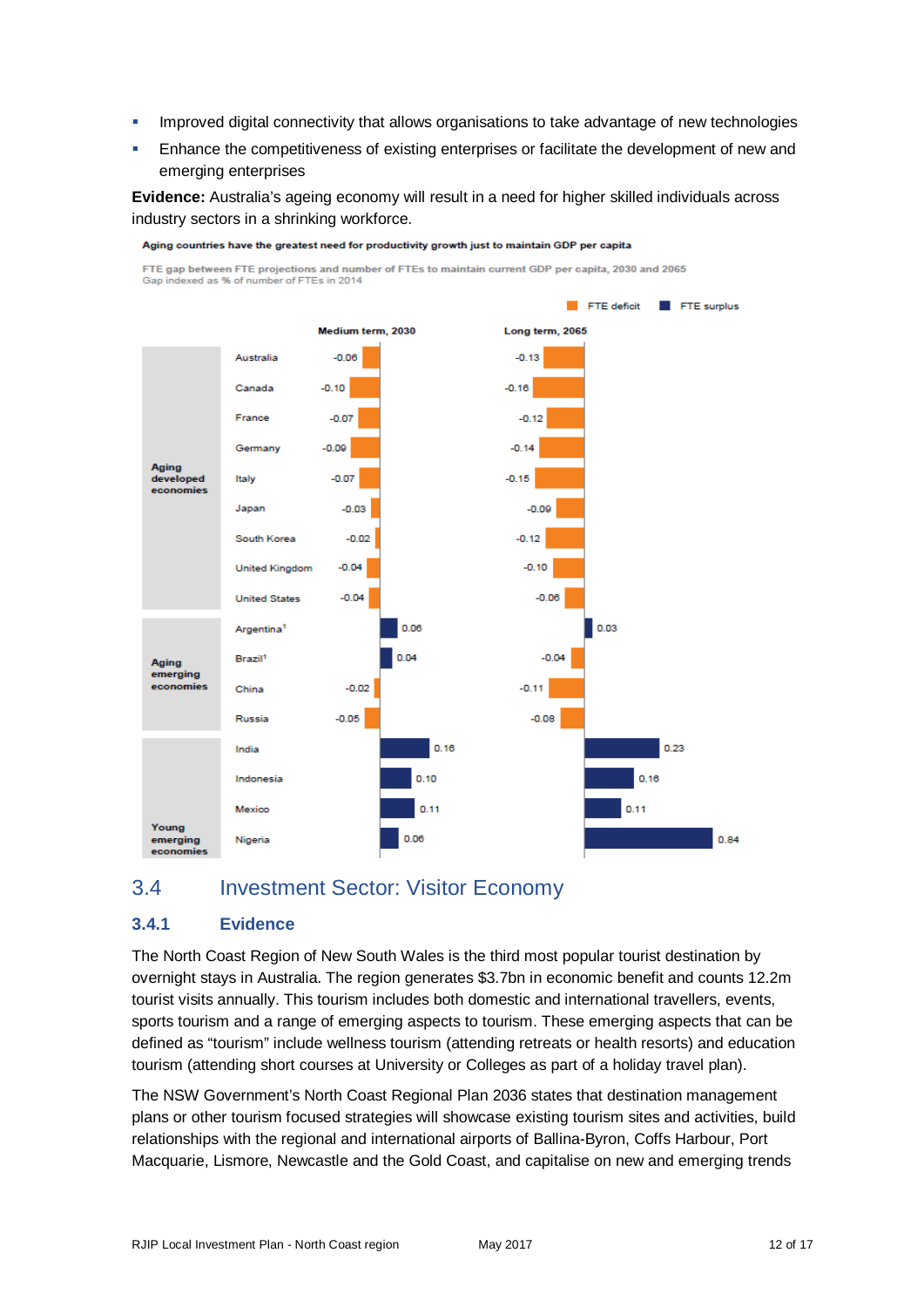such as the growing Asian tourism market. Opportunities associated with ports, harbours and Crown reserves should also be considered when developing these plans.

Considerable growth is expected in visitor numbers through regional airports with the Gold Coast Airport passenger numbers growing by 167% or 16m passengers by 2036. This will mean a significant increase in demand for visitor "products" that need to be developed and marketed to this demand. Accommodation and visitor support services will need specific focus to ensure that the economic impact on the region is managed. Traffic "hotspots" such as Byron Bay will need to prioritise strategies that manage demand with alternative destinations or attractions.

The NSW Government North Coast Regional Plan outlines a series of actions that reflect the tourism priorities for the region:

- Facilitate appropriate large-scale tourism developments in prime tourism development areas such as Tweed Heads, Tweed Coast, Ballina, Byron Bay, Coffs Harbour and Port Macquarie.
- Facilitate tourism and visitor accommodation and supporting land uses in coastal and rural hinterland locations through local growth management strategies and local environmental plans.
- Prepare destination management plans that: identify culturally appropriate Aboriginal tourism opportunities; encourage tourism development in natural areas that support conservation outcomes; and strategically plan for a growing international tourism market.
- Promote opportunities to expand visitation to regionally significant nature-based tourism places, such as Barrington Tops and Hat Head National Park, Ellenborough Falls, Dorrigo National Park, Wollumbin National Park,
- **Preserve the region's existing tourist and visitor accommodation by directing permanent** residential accommodation away from tourism developments, except where it is ancillary to existing tourism developments or part of an area otherwise identified for urban expansion in an endorsed local growth management strategy.
- Use of technology that leads to productivity gains in managing and marketing to visitors including signage and visitor centers.

### **3.4.2 Strategic priorities**

The strategic priorities for the Visitor Economy are:

- The application of technology to enable productivity gains and competitiveness
- Improved supply chain and freight infrastructure leading to product export competitiveness and freight infrastructure leading to product export competitiveness
- Necessary investment in skills development to drive workforce employability to support sectoral growth
- Improved digital connectivity that allows organisations to take advantage of new technologies
- Enhance the competitiveness of existing enterprises or facilitate the development of new and emerging enterprises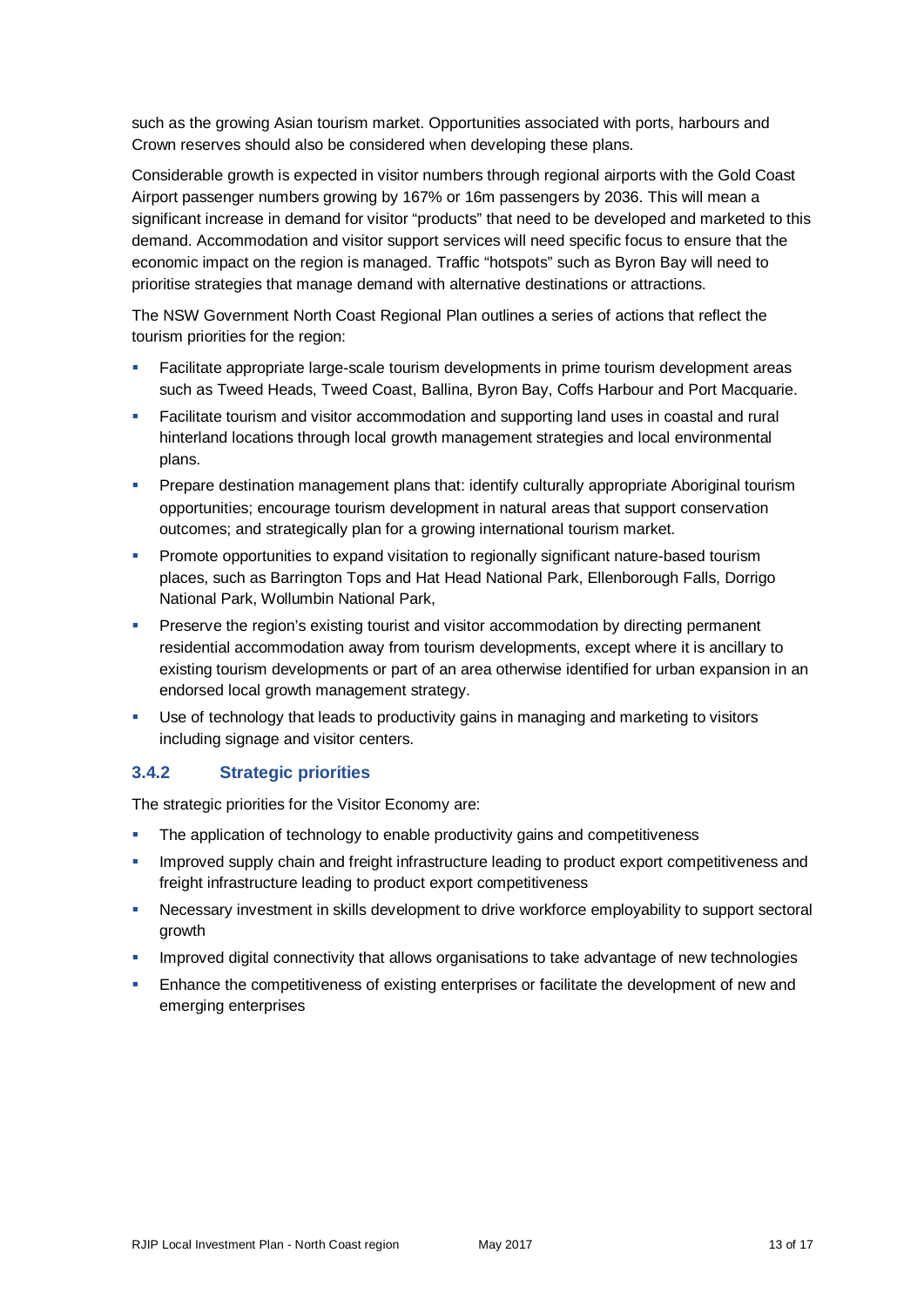#### **Evidence:**



North Coast NSW received nearly 5.3 million domestic overnight visitors - up by 12.8%\* on YE Dec 15. Visitors spent nearly 21.2 million nights in the region – up by 20.2%\* on YE Dec 15. Note: The number of domestic overnight trips to regional New South Wales increased by 6.9 percent\* on last year and by 18.2 percent\* compared to four years ago.



North Coast NSW received 330,900 international overnight visitors - up by 12.2%\* on YE Dec 15. Visitors spent over 3.5 million nights in the region - up by 11.7% on YE Dec 15. Note: The number of overnight trips to regional New South Wales by international visitors increased by 11.5 percent\* on last year and by 31.3 percent\* compared to four years ago.

## 3.5 Investment Sector: Education & Training Industry

### **3.5.1 Evidence**

International education is Australia's largest service export and the nation's fourth largest export overall – after iron ore, coal and natural gas. In 2014/15, the sector's measured export earnings stood at \$18.8 billion, but unmeasured borderless activity suggests its size is even greater still. Public and Private education across the North Coast region has the potential to develop as a significant employer and regional revenue generator through the development of residential colleges, educational tourism packages and specialised skill development initiatives. Currently the region generates 16, 533 jobs which is 9.78% of the regional workforce. This includes university, primary and high school employees through the public education system. The Education and Training sector in the North Coast Region contributes \$2.2bn in output or 4.33% of total output for the region.

Australia has historically demonstrated strong performance in the provision of onshore international education, consistently ranking as a destination of choice across many of the major source markets. Looking ahead, Deloitte Access Economics projects increased (from today's market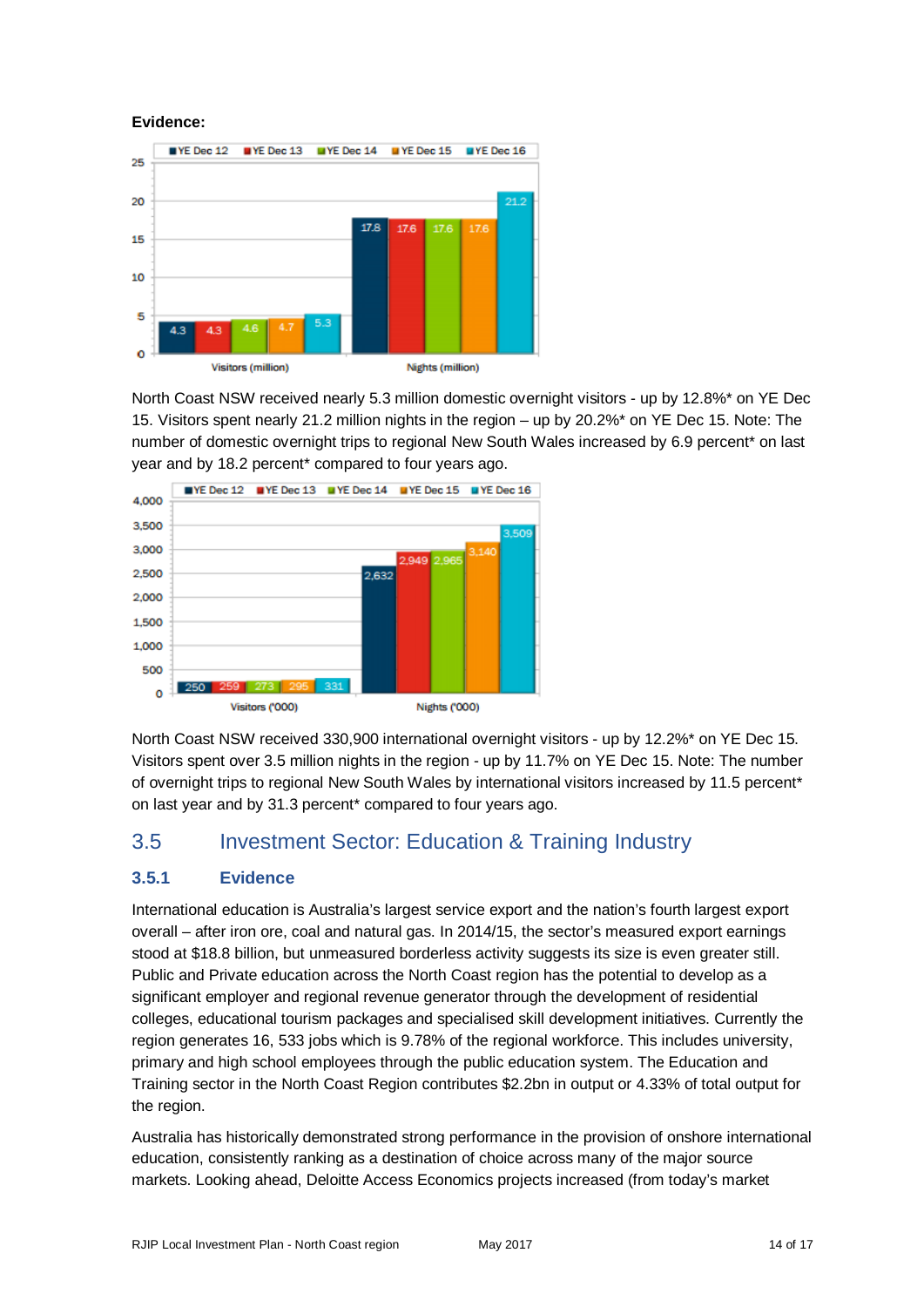position) onshore commencements and enrolments over the next decade. Deloitte Access Economics projections for the 29 key source markets show that Australia's onshore international education sector is capable of increasing from 650,000 enrolments today to 940,000 by 2025 (which equates to a compounding annual growth rate of 3.8%).

According to Deloitte Australia, the Australian technical and vocational education sector consists of 3,700 businesses with annual revenue of \$8.9bn, which is expected to increase at 2.2% p.a. over the next five years to \$9.9bn. The sector is made up of public and private providers. A key source of funding for private providers is tuition fees charged to students eligible for the VET FEE-HELP scheme and in 2014 this was \$1.8bn.

## **3.5.2 Strategic Priorities**

The Education sector in the North Coast region of NSW can increase the revenue generating potential of existing Universities, Technical Education Colleges and overall private providers for education services. Key elements that would need to be considered are the investment in residential accommodation, the "marketing" of locations to domestic and international students across various markets and the physical attractiveness of the region as a destination. Education Tourism is a key marketing initiative that would underpin this priority.

- The application of technology to enable productivity gains and competitiveness
- Improved supply chain and freight infrastructure leading to product export competitiveness
- **Necessary investment in skills development to drive workforce employability to support sectoral** growth
- Improved digital connectivity that allows organisations to take advantage of new technologies
- **Enhance the competitiveness of existing enterprises or facilitate the development of new and** emerging enterprises

Strategic assistance with regional universities and private colleges applying for funding to improve and increase residential accommodation would need to be coupled with marketplace analysis on demand and potential partnerships to drive education business success in the region.

Increasing the potential for online learning opportunities originating in the North Coast Region would allow higher income digital industry practitioners to reside in the North Coast region and practice their professions in a global marketplace. Subject matter experts, learning development professionals and the broader range of digital content developers can be a critical part of a success online learning and subsequently successful education business.

Overall the opportunity for Australia to grow a significant export market for educational services has become self-evident. The opportunity for the North Coast Region to take advantage of this growth is apparent and can be marketed as an **attractive place to learn**.

**Evidence:** Deloitte Access Economics' report on International Education outlined that while the composition of enrolments from each sector remains stable, the fastest growing markets within each sector vary, as outlined below (2025 compared to 2015):

- Higher education growth is expected to be concentrated from China (additional 32,000 enrolments) and India (additional 15,800 enrolments);
- Vocational education and training (VET) is projected to experience the greatest growth from the Philippines (additional 10,200 enrolments) and India (additional 8,500 enrolments);
- Schooling growth will be driven by China (additional 2,000 enrolments) and Vietnam (additional 700 enrolments); and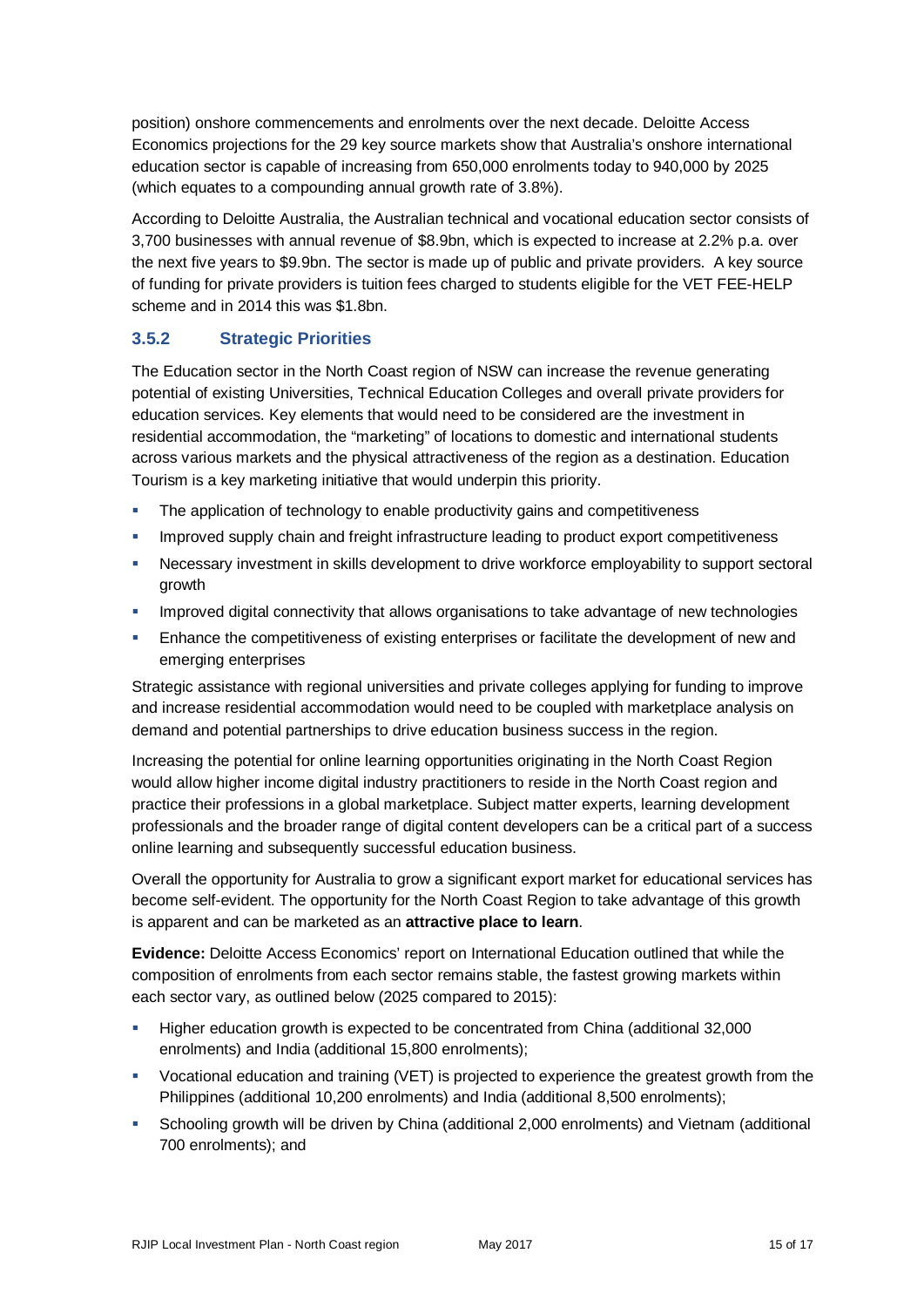English language intensive courses for overseas students (ELICOS) is projected to experience the greatest growth from Thailand (additional 2,100 enrolments), India (additional 1,900 enrolments) and Vietnam (additional 1,700 enrolments).

With this growth expected to comprise a large volume of relatively higher yield segments, the sector's contribution to export earnings is expected to almost double to in excess of \$33 billion.

Source: Growth and opportunity in Australian International Education – 2016

## 3.6 Investment Sector: Ageing Economy

## **3.6.1 Evidence**

The Commonwealth Treasury Intergenerational Report 2015 states that the number of Australians aged 65 and over is projected to more than double by 2054-55, with 1 in 1,000 people projected to be aged over 100. In 1975, this was 1 in 10,000. Australians will live longer and continue to have one of the longest life expectancies in the world. In 2054-55, life expectancy at birth is projected to be 95.1 years for men and 96.6 years for women, compared with 91.5 and 93.6 years today. The average annual rate of growth in the population is projected to be 1.3 per cent, compared with 1.4 per cent over the past 40 years. By 2054-55, the participation rate for people aged over 15 years is projected to fall to 62.4 per cent, compared to 64.6 per cent in 2014-15. The number of people aged 15 to 64 for every person aged 65 and over has fallen from 7.3 people in 1975 to an estimated 4.5 people today. By 2054-55, this is projected to nearly halve again to 2.7 people. In New South Wales the ageing population median age is up from 29 in 1976 to 37 in 2015 and will rise to 41 in 2056. As the NSW population ages, workforce participation declines and the rate of economic growth naturally slows. An ageing population also causes the demand for services and infrastructure to grow and is expected to drive growth on government expenditures - particularly for health services.

However, the North Coast Region with its proximity to larger metropolitan areas (Brisbane & Sydney) is well positioned as a retirement hub for aged care facilities. The sea/tree change trend is expected to continue on the east coast and regions like the North Coast of NSW will continue to attract investment in retirement properties and investment and expansion of support services for this part of the economy.

As part of its economic activities, the aged care sector produces output, employs labour and pays wages, and generates returns to capital. Deloitte Access Economics estimates that the direct economic contribution resulting from this economic activity was \$13.5 billion in value added in 2014-15. This represents the value of production or the 'economic footprint' attributable directly to the aged care sector in the Australian economy. The direct contribution of the sector is approaching that of other important Australian industries such as residential building construction and the sheep, grains, beef and dairy cattle industry. In addition to this direct economic contribution, the aged care sector utilises inputs from other industries in the Australian economy, such as food, accommodation and medical services. This indirectly generates economic activity by facilitating production and paying wages and returns in these other industries, with estimates suggesting that the total value of this indirect economic contribution was a further \$4.1 billion in 2014-15.

## **3.6.2 Strategic priorities**

The North Coast Region is an attractive location for many retirees to move to once they decide to leave the city. It is also a strategic location for aged care investments and related Allied Health projects. Many of the industries supporting tourism in the North Coast also support aged care or retirement living. One key strategic priority is to attract retirement living project investments that fit within the North Coast Regional Plan, specifically targeting those project proponents that will